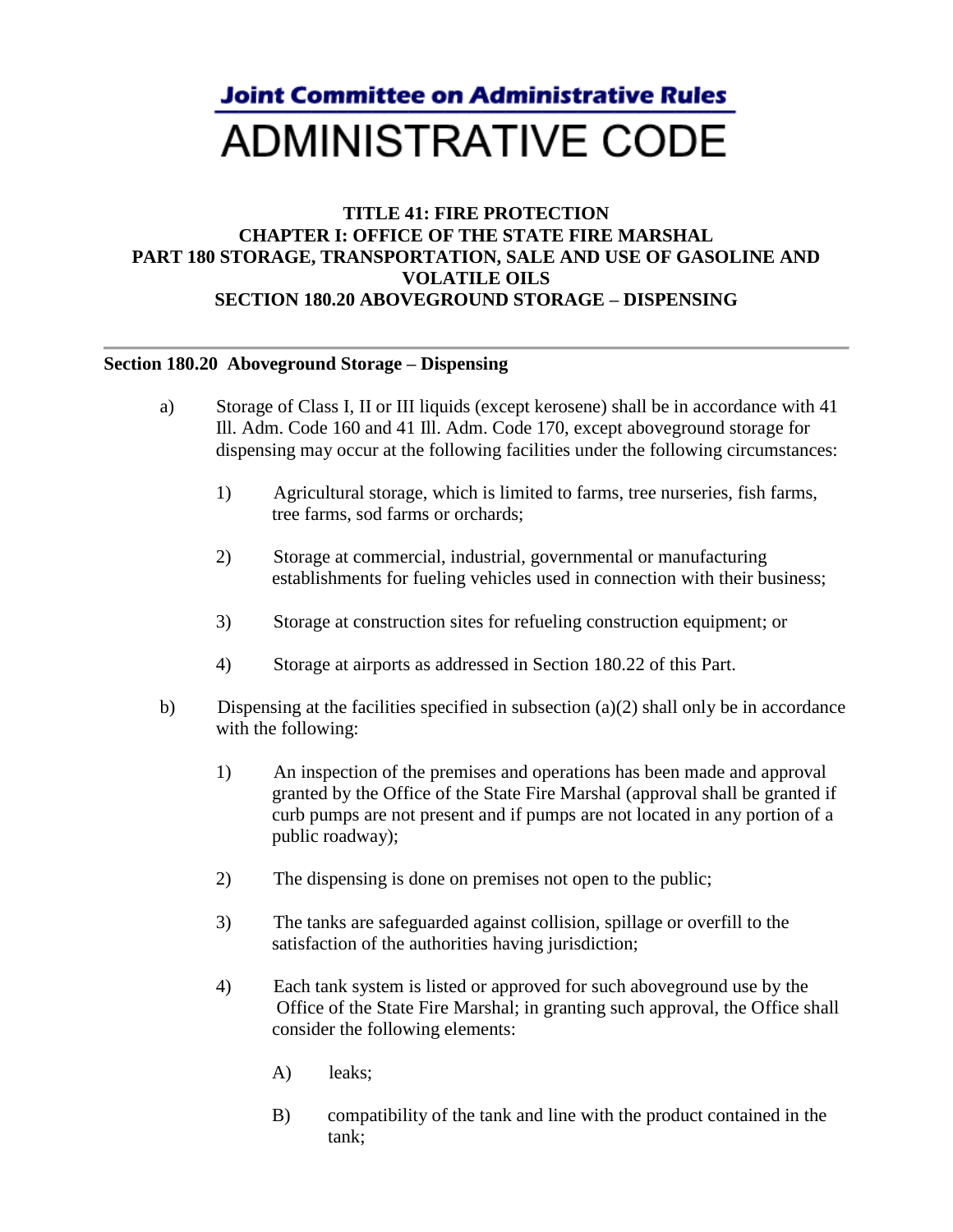- C) whether any equipment has been recalled by the manufacturer;
- D) whether wiring at the dispensing location is in a rigid metal conduit within a radius of 30 feet and is otherwise in compliance with the National Electric Code (NFPA 70) 1987 (no subsequent dates or editions); and
- E) whether the dispensing location has seal-offs at all connections;
- 5) A top-fill opening shall be provided and shall be equipped with a closure designed so that it may be locked;
- 6) A vent shall be provided to relieve such vacuum or pressure as will develop in normal operation. The vent shall have a minimum unobstructed opening of one and one-half inches in diameter and the vent shall be elevated to a height of at least four feet (unless directed in writing by the Office of the State Fire Marshal to a greater height, based on construction characteristics of the tank and fire safety considerations) or unless approval in writing for a lower height is granted by the Office of the State Fire Marshal, based upon construction characteristics of the tank in question or unique physical conditions that prevent a vent of that height from being installed;
- 7) Tanks shall be equipped with a permanently connected pumping device listed by Underwriters Laboratories (UL) (as printed on page 4 of the Fire Protection Equipment Directory published by Underwriters Laboratories, January 1988 (no subsequent dates or editions)) or FM Engineering (as printed on page ii of the Factory Mutual System Approval Guide 1989 published by Factory Mutual Research Corporation, 1989 (no subsequent dates or editions)). The pump shall be equipped with a padlock to prevent tampering. An antisiphoning device shall be included in the pump discharge and siphons or internal pressure discharge devices are prohibited. Gravity method of discharge is prohibited;
- 8) Tanks for the storage of flammable or combustible liquids shall be marked with the name of the product they contain and "FLAMMABLE – KEEP FIRE AND FLAME AWAY", both in letters at least four inches high and in contrasting color from the tank on which they are marked;
- 9) Except as provided in Section 180.22 of this Part and except tanks installed at mining facilities or coal fired electric generating facilities in accordance with subsection  $(b)(11)$ , a maximum of two aboveground tanks per facility of up to 2,500 gallons each shall be allowed for storage of flammable or combustible liquids, provided such liquid is stored outside buildings in tanks constructed throughout of steel and made vapor tight (as determined by such tests as a pressure test and volumetric test). Tanks shall be designed and constructed according to standards specified in 41 Ill. Adm. Code 160.15, 160.70-160, 160.80-240;
- 10) Tanks shall be kept outside and at least 30 feet from any building or combustible or flammable stored liquid or liquid petroleum and shall be so located, or such additional distance to buildings shall be provided, to insure that no vehicle, equipment or vessel being filled directly from any such tank shall be closer than 30 feet to any building, combustible or flammable stored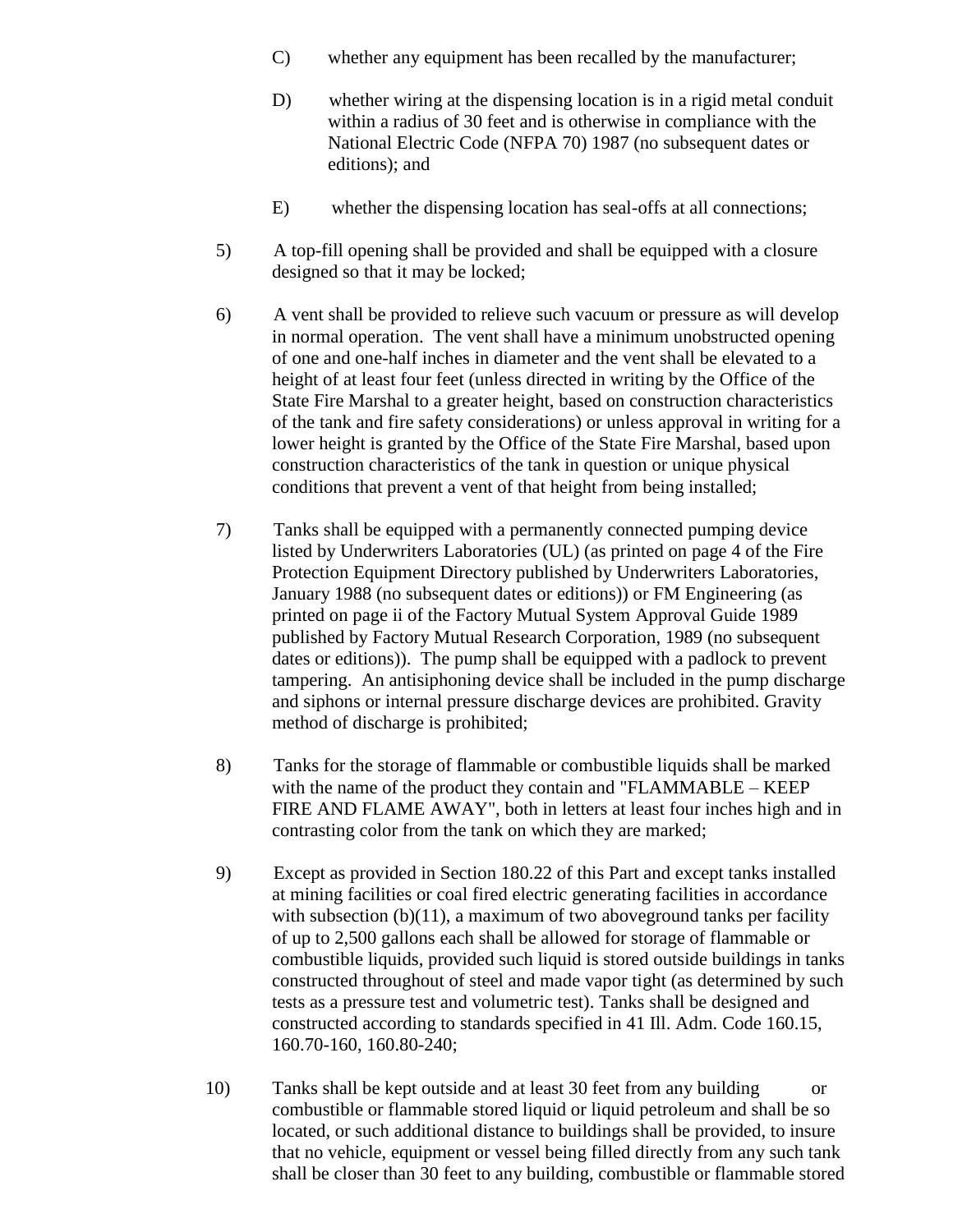liquid, liquid petroleum (LP) gas tank or property lines, except that a tank protected within a two-hour fire resistant enclosure (the time, in minutes or hours, that materials or assemblies have withstood a fire exposure as established in accordance with the test procedures of NFPA 251, Standard Methods of Fire Tests of Building Construction and Materials, 1985 (no subsequent dates or editions)) may be located adjacent to a structure after a request in writing to construct such an enclosure has been submitted to the Office of the State Fire Marshal and the Office has issued an approval in writing; and

- 11) Aboveground tanks used exclusively to fuel off-road diesel equipment at mining facilities or coal fired electric generating facilities shall be allowed a maximum capacity of 12,000 gallons per tank. Aboveground tanks of greater than 2,500 gallons capacity shall be separated from property lines, buildings, LP storage tanks, and other aboveground flammable or combustible liquid storage tanks by a minimum distance of 50 feet. The facility shall receive written approval from the local fire authority having response jurisdiction over the facility for the installation of tanks greater than 2,500 gallons capacity.
- c) Dispensing at facilities specified in subsections (a)(1) and (a)(3) of this Section shall only be in accordance with the following:
	- 1) A top-fill opening shall be provided and shall be equipped with a closure designed so that it may be locked;
	- 2) A vent shall be provided to relieve such vacuum or pressure as will develop in normal operation or fire exposure; such vent shall have a minimum unobstructed opening of one and one-half inches in diameter;
	- 3) Tanks equipped with a permanently connected pumping device shall be equipped with a padlock to prevent tampering; an effective antisiphoning device shall be included in the pump discharge; and siphons or internal pressure discharge devices are prohibited;
	- 4) Tanks elevated for gravity discharge may be designed with anopening in the bottom or end of the tank for gravity dispensing of flammable or combustible liquids and shall be mounted and equipped as follows:
		- A) Supports to elevate the tank shall be of steel and designed to provide stability;
		- B) Openings for gravity discharge shall be equipped with an internal safety valve, which will close automatically in the event of fire through the operation of a heat actuated releasing device. The valve shall also be capable of being manually operated. If this valve cannot be operated manually, it shall be supplemented by a second manually operated valve. The gravity discharge outlet shall be provided with an approved hose equipped with a self-closing nozzle at the discharge end and be of a type that can be padlocked to its hanger to prevent tampering;
		- C) When not being used to dispense fuel, nozzles shall be hung off of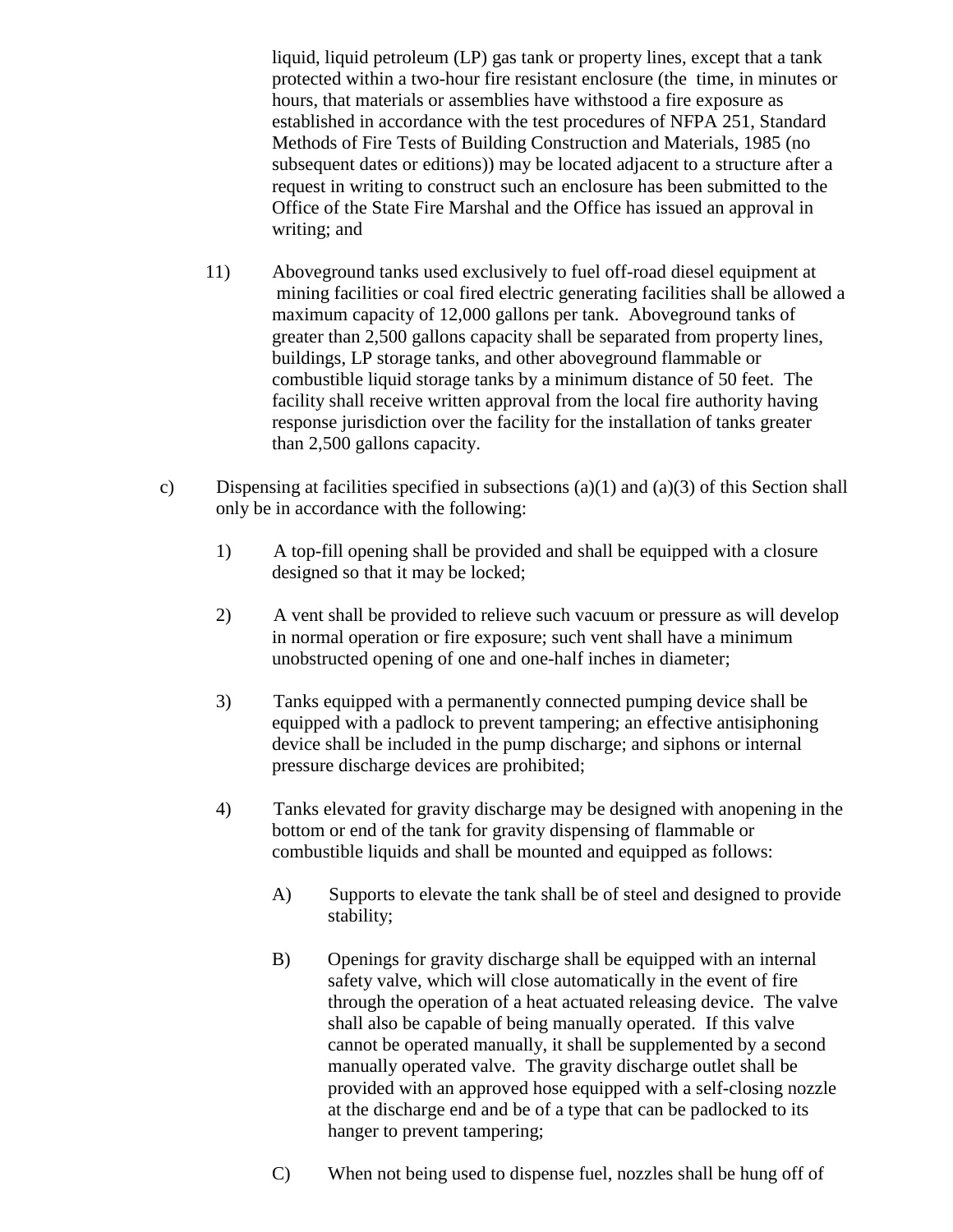the ground on a hanger and shall be padlocked in place to avoid tampering;

- 5) Tanks for the storage of flammable or combustible liquids shall be marked with the name of the product they contain and "FLAMMABLE – KEEP FIRE AND FLAME AWAY", both in letters at least four inches high and in contrasting color from the tank on which they are marked;
- 6) Facilities described in subsection (a)(1) of this Section shall be allowed a maximum of four aboveground tanks per facility of up to 2,500 gallons each for storage of flammable or combustible liquids, provided the total amount of any single type of fuel does not exceed 5,000 gallons, and any such liquid is stored outside buildings in a tank constructed throughout of steel and made vapor tight;
- 7) Facilities described in subsection (a)(3) of this Section shall be allowed a maximum of two aboveground fuel dispensing tanks per facility of up to 2,500 gallons each for storage of flammable or combustible liquids, provided any such liquid is stored in a tank constructed throughout of steel and made vapor tight;
- 8) Tanks installed or replaced after January 1, 1998 shall be located as required by subsection (b)(10) of this Section.
- d) Storage of Kerosene Inside Buildings.
	- 1) At a facility, for personal or private use, a maximum of 12 gallons of kerosene inside buildings may be stored aboveground in containers that meet the requirements of NFPA 30 (Flammable and Combustible Liquids Code) (1987).
	- 2) Sixty gallons or less may be stored in an aboveground tank at a facility for retail trade within a building, providing storage is in compliance with the following:
		- A) Storage is in a tank of at least 14 gauge steel or aluminum;
		- B) The tank shall sit in a metal pan extending at least eight inches beyond the sides and rear of the tank and 18 inches beyond the front;
		- C) The tank shall be located on the first floor in an area supplied with natural light and ventilation;
		- D) The room or area where the tank is located shall be separated from any heat producing appliance, such as a hot water heater, furnace or space heater (radiators and hot air ducts are not considered heating appliances for this purpose), by one hour fire resistance as defined in ASTM E-119 (Fire Endurance Test) (1989);
		- E) The dispensing nozzle or spigot of the tank shall be spring loaded so as to return to the off position when pressure is stopped and so that pressure is constantly required to cause release of the kerosene;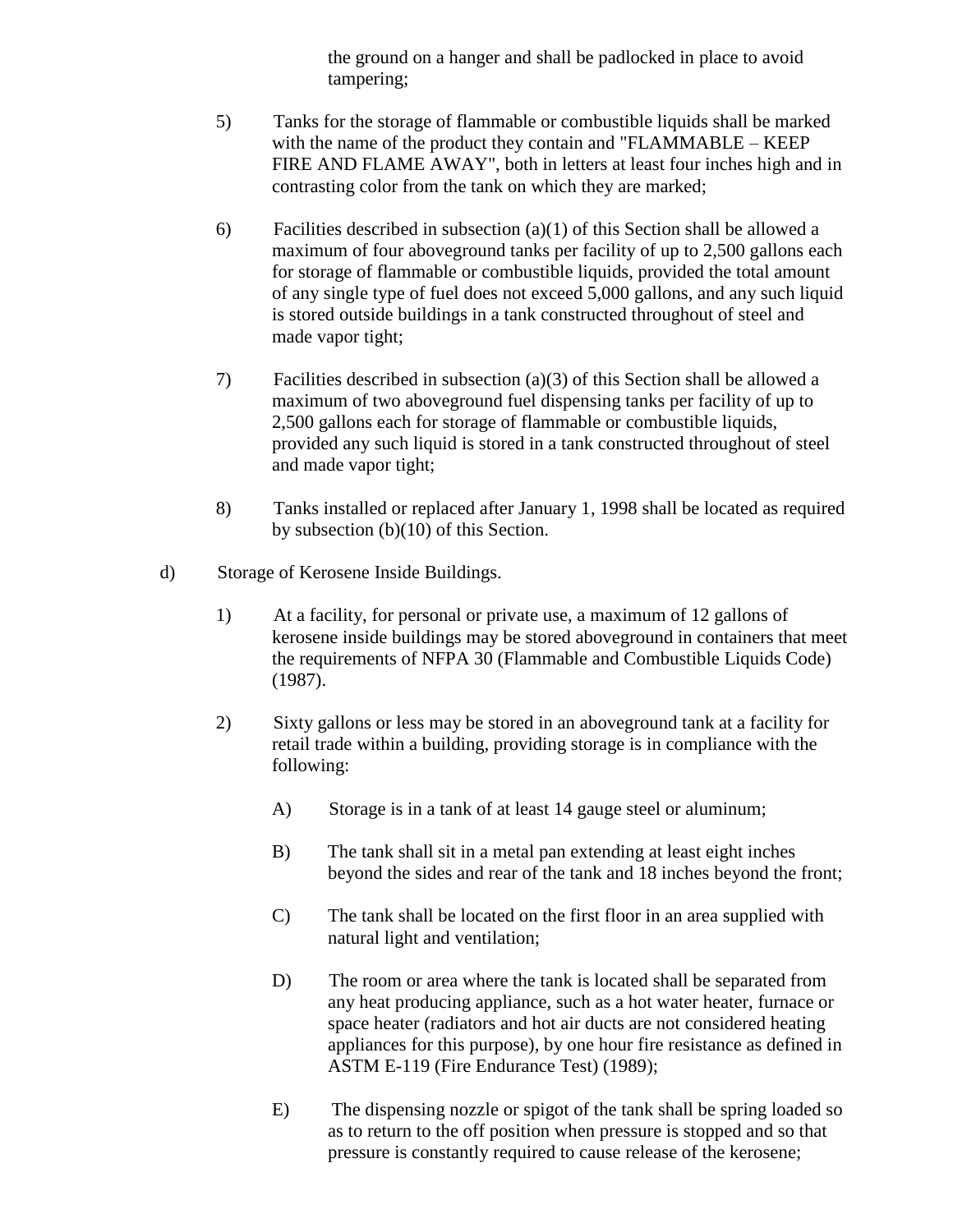- F) The tank shall be blue in color and marked with the word "Kerosene" in letters at least two and one-half inches high in contrasting color.
- 3) Sixty gallons or less may be stored in a metal drum at a facility for retail trade within a building, provided storage is in compliance with the following:
	- A) The metal drum shall be stored in a storage cabinet that meets the requirements of 49 CFR Chapter I (1987);
	- B) The storage cabinet shall sit in a metal pan extending at least eight inches beyond the sides and rear of the storage cabinet;
	- C) The room or area where the storage cabinet is located shall be separated from any heat producing appliance, such as a hot water heater, furnace or space heater (radiators and hot air ducts are not considered heating appliances for this purpose), by one hour fire resistance as defined in ASTM E-119 (Fire Endurance Test) (1989); and
	- D) The design and construction of storage cabinets, except as otherwise provided in this subsection  $(d)(3)$ , shall be in compliance with 4-3 of NFPA 30 (Flammable and Combustible Liquids Code) (1987).
- 4) Factory-sealed containers of 1-K grade kerosene may be stored at a facility for retail trade within a building in compliance with ASTM F 976-86 (Portable Kerosene Containers for Consumer Use) (1986) and 4-5.5 of NFPA 30 (Flammable and Combustible Liquids Code) (1987).
- e) Storage of kerosene outside buildings shall be in accordance with 41 Ill. Adm. Code 160 and 170, except a maximum of 550 gallons of kerosene may be kept aboveground at a facility (including at service stations) in a tank or tanks of 550 gallons or less capacity under the following conditions:
	- 1) When located at a service station, the dispensing tank shall be in a location at least eight feet away from driveways and other areas used by vehicles for customers or to deliver products;
	- 2) The dispensing nozzle or spigot of the tank shall be spring loaded so as to return to the off position when pressure is stopped and so that pressure is constantly required to cause release of the product;
	- 3) The tank shall be a skid tank or on a noncombustible base and the area under the tank and for 24 inches in all directions shall be either paved or covered with gravel and kept free of vegetation and combustible material;
	- 4) The tank shall be blue in color and marked with the word "Kerosene" in letters at least two and one-half inches high in a contrasting color;
	- 5) The dispensing nozzle or spigot of the tank shall be locked when the kerosene is not being dispensed; and